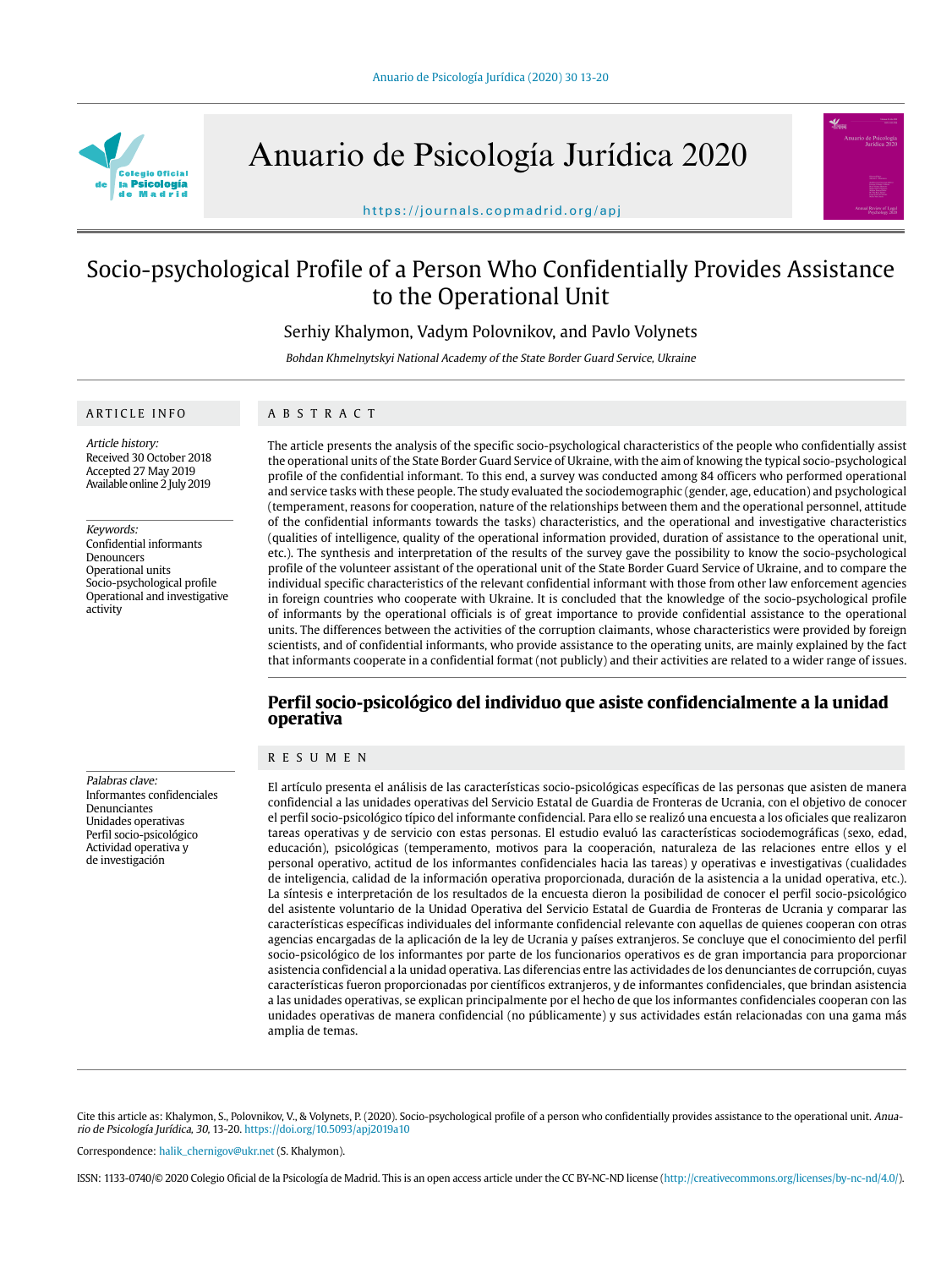Applying confidential cooperation is one of the most effective ways to fight crime. From the very beginning of their creation, law enforcement agencies all over the world used informants (Fitzgerald, 2015). Intelligence information is vital (Crous, 2012).

One of the most important factors that influence the effectiveness of the duties both of law enforcement activity in general and confidential cooperation in particular is socio-psychological features of confidential informants, which in total constitute a typical sociopsychological profile of the person cooperating with the operational unit.

According to Okhrimenko (2009), operational and investigative psychology is a specific branch of legal psychology, which has certain specific tasks (diagnosis, assessment, prevention, and correction of individual psychological features and peculiarities of behaviour of a person involved in the process of operational and investigative activities – hereinafter referred to as OIA; knowledge and consideration of psychological factors and features, in course of OIA, which is an integral part of optimization of certain operational and investigative measures; introduction of psychological tools for solving strategic tasks of OIA, etc.), as well as psychological technologies that cover the complex of diagnostic, interpretive, assessment and correctional psychological techniques.

In our opinion, the study of the problems of providing assistance to operational units on a confidential basis by confidential informants will be incomplete without studying their socio-psychological features. However, no scientific work has been dedicated to the study of the socio-psychological profile of a person who provides assistance to the operational unit of the State Border Guard Service of Ukraine (hereinafter – SBGSU) on a confidential basis, which, of course, cannot affect the state of confidential informants in the SBGSU positively. So, our study is an attempt to eliminate this gap.

Applying citizen assistance in combating crime is recognized as an axiom both in domestic and in foreign practice. Practitioners are convinced that the use of informants in prevention and investigation of various crimes is mandatory. The use of informants is actively studied by scientists from different countries. In the post-Soviet space the vast majority of publications deal with general issues and do not reveal the content of the socio-psychological profile of confidential informants. Those waging the War on Terror readily admit they could not accomplish their mission without informants (Fitzgerald, 2015).

The research by Miller (2011) has significant scientific interest. The results of his research provide information on informants' motivation, how they work and what makes them decide to help detectives. These results are from deep, frank interviews with confidential informants. Miller also stresses the lack of empirical knowledge about informants, which confirm the results of our study.

In the world literature the term "police informant" is commonly associated with secrecy and snitching with terms that reflect a much stronger focus on the development of human intelligence (HUMINT) capabilities such as 'Covert Human Intelligence Sources' (CHISs) or 'Human Sources' (HSs) (Rajakaruna, Henry, Crous, & Fordham, 2013).

Operational and investigative activities from the standpoint of psychology is a certain system of psychological patterns, relationships and ties that relate to various aspects of this activity and the personalities of its subjects and objects, have predominantly psychological nature and psychologically determined content structure, subordinated to the general principles and provisions of psychology and subject to scientific and practical methods of psychological analysis, diagnostics and interpretation, as well as psychological implementation and appropriate correction while integrating with other scientific and practical knowledge (social, managerial, operational and investigative, criminal, criminal procedural, forensic, etc.); they form a separate branch of psychology

# applied to OIA (Aleksandrov, Kazmirenko, Yukhnovets, Okhrimenko, & Irkhin, 2007).

According to Sinilov (2008), one of the main tasks of operational and investigative psychology is the development of psychologically grounded recommendations for establishing trust relationships with people involved in the operational and investigative process with an aim of prevention and solving of unobvious grave and especially grave offenses. Integration of the achievements of psychology is necessary for the development of problems of prevention and suppressing crimes in order to provide psychological support to the work of an operational officer with confidential informants and agents (Merkulova, 2010).

Proceeding from this, we should support the opinion of Biliaiev (2009), who notes that effective cooperation with confidential informants depends on the fact that operational staff has the necessary knowledge and skills from practical psychology. In this connection, there is the urgent need for proper formation of the relevant knowledge of modern psychology of the confidential informant and, first of all, that knowledge that contributes to understanding the true motives of confidential cooperation.

It is impossible to perform management effectively without the knowledge of psychological patterns of relationship between people. Therefore, psychological science occupies a prominent place among the sciences that provide assistance to law enforcement agencies. It reveals the patterns of human psychology, knowledge of which is necessary for everyone who is called to influence people, direct their efforts, and educate them. Problems of confidential cooperation, where business communication of the officer with the confident proceeds under strict secrecy, where scientifically grounded personal approach to each person is urgently needed, occupy a special place in the theory of the operational and investigative activities (Grebelskiy, 1982).

Psychological support of OIA must necessarily include the use of psychological knowledge during various search activities, investigations, etc., including studying a person for the purpose of further confidential cooperation and work.

The peculiarity of the topic under study is that the numerous scientific papers dedicated to this problem are published in editions with a stamp of confidential access. In this context, it is necessary to investigate works of foreign scientists who are studying the psychology of the denouncers (who, in our case, are the closest to the term "informer") quite fruitfully. Thus we should point out the work by Alford (2001), Whistle-blowers: Broken lives and organizational power. Studying the psychology of the denouncers, he draws attention to the repressions directed to them, describing the internal psychological struggle of confidential informants' motives, in particular the feeling that they have no choice other than to speak. He points out that the most confidential informants will not agree to do this again (Alford, 2001).

The work by Alford (2001) is characterized by a pessimistic mood regarding the possibilities of denouncers' use. In contrast, it should be noted that it is the faith of confidential informants' activities that provides an opportunity to ensure their safety and inviolability, and may be an argument in favour of involving other people in such activities.

In order to characterize persons, the term "psychological profile" is often used in legal literature. In the vast majority of sources, this term is used in relation to persons suspected of committing a crime (criminals). Along with this, a psychological profile has also an importance for the work with informers.

The concept of "profile" is used to identify a particular set of personal data in law-enforcement practice. Didenko (2007) distinguishes psychological profiles by the way of obtaining information (objective and subjective), by the form of expression (figurative, formalized, verbal), by the content of the reproduced data (political, sociodemographic, moral, psychological, etc.), and by the number of objects ( individual and group profiles).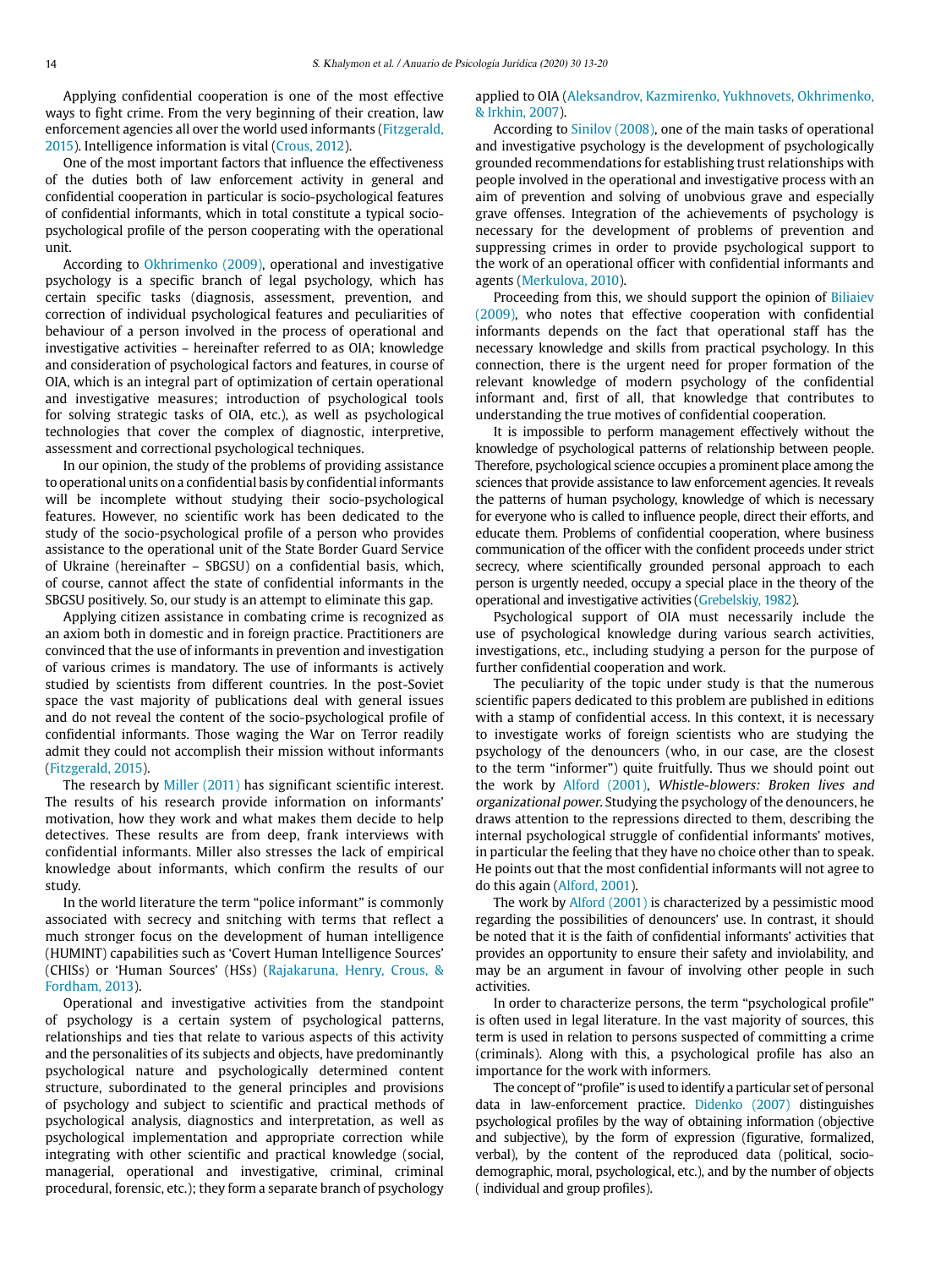The structure of the psychological profile includes: psychological qualities of persons, presence of psychic and other pathologies; psychological features of a person's lifestyle – kinds of occupation and attitudes towards them, motives and peculiarities of the deeds, sources of satisfaction of their needs, marital status, communication circle and peculiarities of relationships (status, informal role, orientation); psychological peculiarities of behaviour in a legally significant situation (motives and other reasons for the peculiarities of behaviour in one or another situation) (Stolyarenko & Chernenilova, 1986).

As Didenko (2007) outlines, practical legal psychology and lawenforcement practice (search and operational and investigative activities) use several basic ways of presenting psychological information about a person. All these methods are structured and representing the information in a certain sequence. This information is psychological, but it is also associated with socio-demographic, criminal, medical, psychiatric, and pedagogical information. These methods are distinguished, as a rule, by the methods and possibilities of obtaining the source of information, by the way of its presentation (verbal and descriptive, quantitative and digital, visual and graphic), by the purpose and subjects of use. This is a characteristic, a map (scheme), and a profile.

The term "characteristic" is used in several meanings. First of all, this is an individual feature, an attribute. In a broader meaning, a psychological characteristic is considered to be a collection of data on a psychological feaures inherent to the person. This is a widespread, relatively formalized way of presenting the information in a verbal and descriptive manner, including elements of evaluative comparison, form, required to form an idea of a person (Didenko, 2007).

Legal psychology determines structural elements of the investigative, prosecutorial, judicial, penitentiary activities quite meaningfully; psychological features of the OIA are also considered in some way. However, confidential cooperation is a specific type of human activity and has unique features that affect the content of its substructures. Socio-psychological profile is a certain system of data concerning psychological and other person's qualities, which are essential in terms of their identification and detection. The system includes not only psychological qualities, but also socio-demographic, anthropological and other.

The aim of this article is to create a typical socio-psychological profile of a person who provides assistance to the operational unit on a confidential basis, taking into account the experience of using such persons by the SBGSU.

Formation of the socio-psychological profile of a person who provides assistance to operational units on a confidential basis (confidential informant) will facilitate operational personnel who have insufficient experience in operational work the acquisition of the most qualitative sources of information (confidential informants). In addition, using a typical confidant's profile will help operational staff to establish trust relationships.

In order to achieve objectives, the following tasks have been determined:

- 1. To summarize the results of scientific research concerning the use of assistance provided by confidential informants in the work of national and foreign scientists.
- 2. To detect and to summarize typical socio-psychological features, inherent to confidential informants based on the analysis of the survey results of the SBGSU operational officers, who have the experience of relations with confidential informants.
- 3. To form the typical socio-psychological profile of a person who provides assistance to the operational unit on a confidential basis, and to compare confidential informants with corruption denouncers taking into account revealed social and psychological features.

# **Method**

Methodology of the empirical part of our study is based on general scientific methods, the main of which was the method of system analysis. The indicated method, in some way, combines subjective and objective moments of cognition. It is a program for formation and practical implementation of the theory (Berezin, Miroshnikov, & Rozhanets, 1976).

The research was aimed at the study of socio-psychological characteristics and identification of socio-psychological features of persons who provide assistance to the SBGSU operational unit on a confidential basis.

In addition, methods of empirical data processing (analysis, synthesis, comparison, and generalization) for comparing and interpreting the data obtained from the results of other investigations were used during the research.

#### **Participants**

The specificity of the subject of the research and the impossibility to work with confidential informants "directly" prompted us to a mediated study of their features, through a survey of officers of the SBGSU operational units who work with them directly. Eighty-four operational officers of the SBGSU, who received training and improved their qualification at Bohdan Khmelnytskyi National Academy of the SBGSU during 2017, participated in the survey.

# **Instrument**

The study used a specially designed questionnaire for assessing the socio-psychological profile of a person who assists the operational unit on a confidential basis; it included 14 questions that had multiple answers and were formed on the basis of the analysis of the results of scientific research on similar topics, as well as the personal views of the authors on the problem. In addition, the author's team used their priceless practical experience of cooperation with confidential informants, which actually prompted us to do this study.

# **Procedure**

To accomplish the study, the authorization of the administration of the SBGSU was obtained. Taking into account the specifics of the study and the fact that conducting personal polls of the confidential informants is not possible due to the fact that their identity is protected by the Ukraine's "Law on State Secrets", the survey was conducted through operatives who personally cooperate with confidants. The survey was conducted during the training courses of operatives personally by the authors of this research. The survey was anonymous.

#### **Results**

Studying the socio-psychological characteristics of the confidential informants, who are in contact with staff of the SBGSU, we chose such a structure, which includes socio-demographic (gender, age, education, material wealth), psychological (temperament, motives that prompted the cooperation, nature of relations between informants and the staff, confidential informants' attitude to the tasks), and investigative features (intelligence qualities, quality of information provided by the confidential informants, term of assistance to the unit, etc.).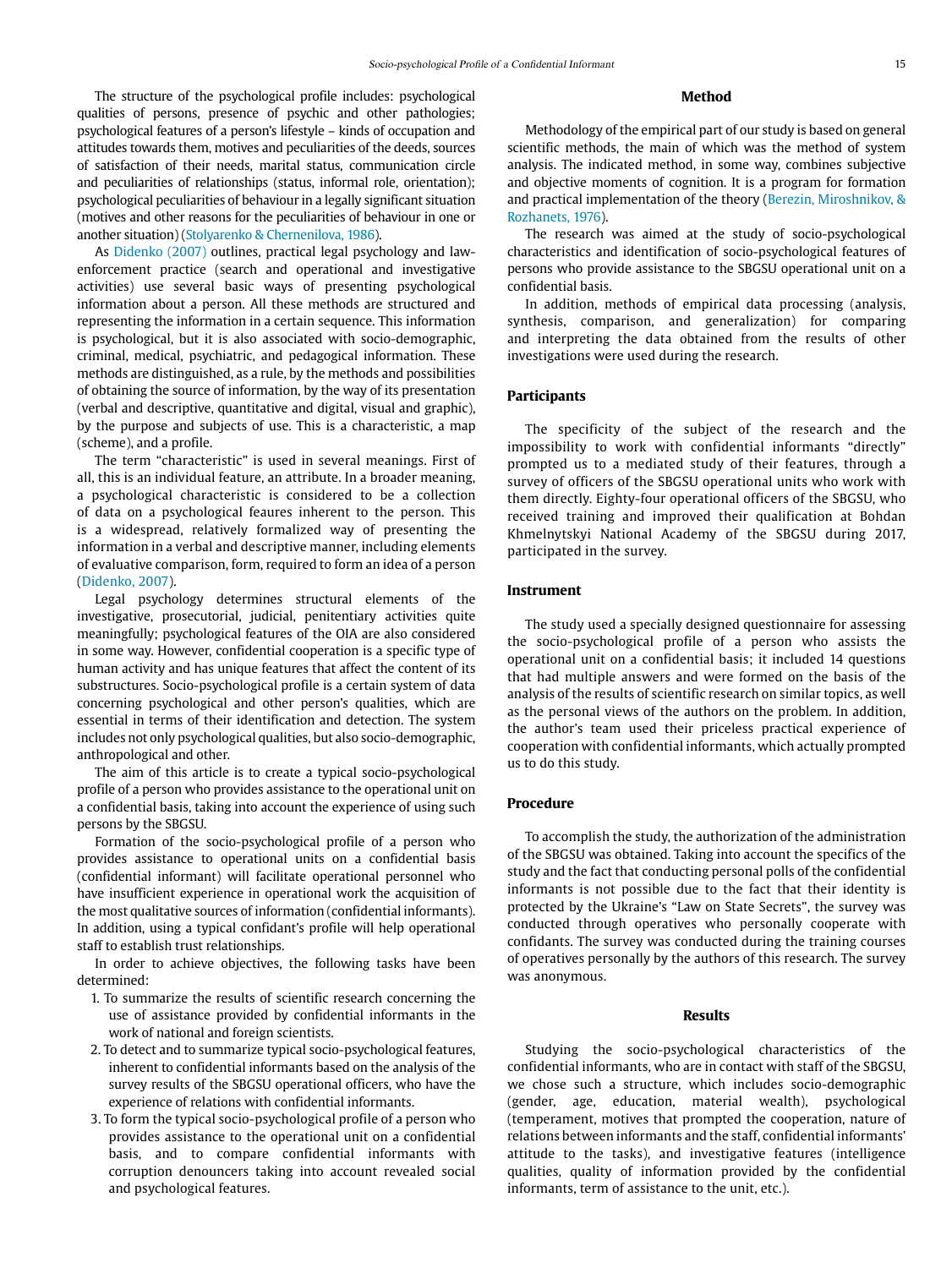# **Socio-demographic Features**

Analysis of data obtained shows that the confidential informants are classified by gender as follows: among the total number of the studied persons, 83.3 % are male, 16.7% are female (see Table 1).

#### **Table 1.** Gender

|        | N  | O/<br>70 |
|--------|----|----------|
| Male   | 70 | 83.3%    |
| Female | 14 | 16.7%    |

In the process of studying age characteristics, for greater informational value we have divided the structure of age into five positions, which further are embodied into three groups. Thus, confidential informants were divided by the age as follows: youth (18- 25 years) – 12% of the persons studied; 26-30 years – 21.4%; middle age (31-35 years) – 33.3%; 36-40 years – 26.2%; 41 years and older – 7.1% respectively (see Table 2).

#### **Table 2.** Age

|              | N  | %     |  |
|--------------|----|-------|--|
| $18 - 25$    | 10 | 12.0% |  |
| $26 - 30$    | 18 | 21.4% |  |
| $31 - 35$    | 28 | 33.3% |  |
| $36 - 40$    | 22 | 26.2% |  |
| 41 and older | 6  | 7.1%  |  |

The results show that the overwhelming majority of persons who provide assistance to the units of the SBGSU on a confidential basis belong to youth and middle age, which in the aggregate amounted to over 92% of all investigated persons.

The overall result shows that, in general, confidential informants are featured as follows: 28.6% have higher education, 19% have incomplete higher education, 42.8% have secondary professional education, and 9.6% have secondary education (see Table 3).

#### **Table 3.** Education

|                             | N  | %     |
|-----------------------------|----|-------|
| Higher education            | 24 | 28.6% |
| Incomplete higher education | 16 | 19.0% |
| Secondary professional      | 36 | 42.8% |
| Secondary education         | 8  | 96.0% |

At that time, confidential informants of units of the SBGSU of Ukraine are characterized in general positively, as among the studied persons there were only 19% who had a criminal history (conviction) (see Table 4).

## **Table 4.** Criminal Record

|     |    | $\mathsf{o}$<br>$\sqrt{\circ}$ |
|-----|----|--------------------------------|
| Yes | 16 | 19.0%                          |
| No  | 68 | 81.0%                          |

Among those who had a conviction, 6 (7.1%) were sentenced of crimes connected with the illegal trafficking of persons across the state border, 5 (6%) for crimes against property, and 4 (4.8%) for crimes connected with illicit drug trafficking (see Table 5).

#### **Table 5.** Type of Crimes

|                                             | $\mathsf{o}$ |
|---------------------------------------------|--------------|
| Illegal trafficking across the state border | 8.3%         |
| Crimes against property                     | 6.0%         |
| Illict drug trafficking                     | 4.8%         |

The behaviour of confidants to a certain extent can also be explained by their life position: 66 (78.6%) confidants have a positive life position, 8 (9.5%) confidants have a negative life position, and 10 (11.9%) confidants have an indefinite life position (see Table 6).

# **Tabla 6.** Life Position

|            | N  | %     |
|------------|----|-------|
| Positive   | 66 | 78.6% |
| Negative   | 8  | 9.5%  |
| Indefinite | 10 | 11.9% |

# **Psychological Features**

The investigated confidential informants were divided by their temperament as follows: there were 26.2 % of choleric persons, 52.4 % sanguine persons, 9.5 % melancholic persons, and 12 % phlegmatic persons. We consider that considerable predominance of percentage externally oriented temperaments is 66 % – due to the fact that such individuals naturally come easier into contact with other people, including officers (see Table 7).

#### **Table 7.** Type of Temperament

|             | N  | %     |
|-------------|----|-------|
| Choleric    | 22 | 26.2% |
| Sanguine    | 44 | 52.4% |
| Melancholic | 8  | 9.5%  |
| Phlegmatic  | 10 | 12.0% |

The main reason for cooperation was the motive of material incentives – 47.6%; 21.3% of confidants provided assistance to the unit for patriotic reasons, compromise materials motivated to cooperate 19% of confidants; 9.5% of informants provided assistance with motives of loyalty to Ukraine (as a rule, they were foreigners or persons without citizenship), and only 2.4% cooperated with motives of envy (envy to success of other people) (see Table 8).

Persons for whom the civic position and principles were the "driving force" for confidential cooperation mostly had a higher education – 9.5%, incomplete higher and secondary professional education – 4.8%, and incomplete higher education – 2.4% (see Table 3).

**Table 8.** Cooperation Motivation

|                                  | N  | %     |
|----------------------------------|----|-------|
| Material incentives              | 40 | 47.6% |
| Compromise materials             | 16 | 19.0% |
| Patriotic motive                 | 18 | 21.4% |
| The motive of loyalty to Ukraine | 8  | 9.5%  |
| Motives of envy                  |    | 2.4%  |

During questioning, the nature of relationship between confidential informants and staff was revealed. According to the analysis of indicators, 50% of officers have friendly relations with confidential informants, 33% formal and business relations, and 14 (16.7 %) have neutral relations (see Table 9).

# **Table 9.** Nature of Relations with Operational Staff

|                               |    | %     |
|-------------------------------|----|-------|
| Neutral                       | 14 | 16.7% |
| Friendly                      | 42 | 50.0% |
| Formal and business relations | 28 | 33.0% |

The attitude of confidential informants to the tasks of the officer is also different. Thus, 38% of them perform them in good faith, 21.4%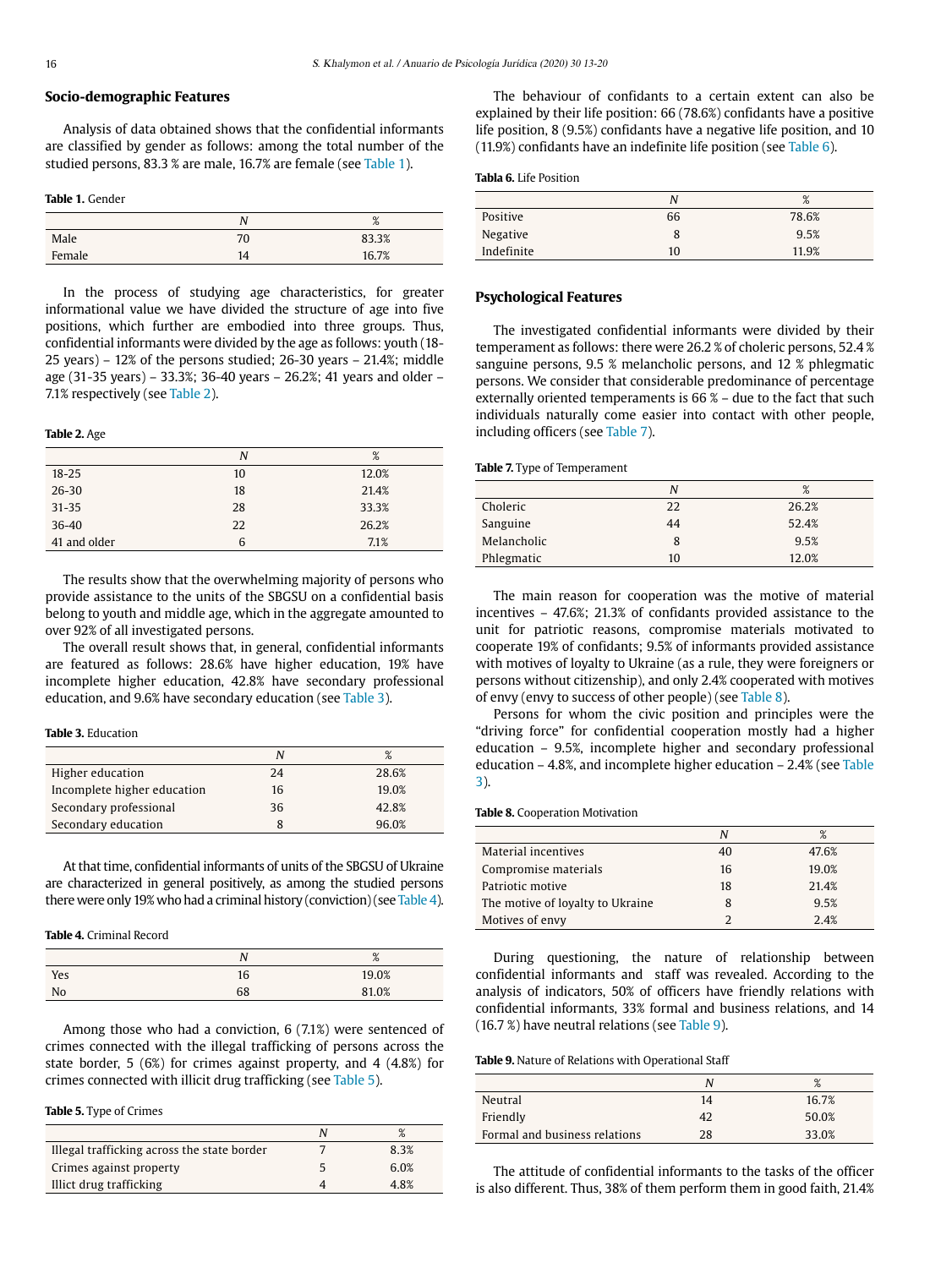without much enthusiasm, and 40.6% in good faith in presence of incentives. This reaffirms that motivation plays a significant role in confidential cooperation.

By intelligence qualities, the investigated confidential informants are characterized as follows: only 28.6% of them had high intelligence qualities, 64.3% had medium ones and 7.1% had low intelligence qualities. The average period of maintenance of confidential relations is 4 years (see Table 10).

**Table 10.** Intelligence Qualities of Confidants

|                               | Ν  | %     |
|-------------------------------|----|-------|
| High intelligence qualities   | 24 | 28.6% |
| Medium intelligence qualities | 54 | 64.3% |
| Low intelligence qualities    |    | 7.1%  |

Regarding behavioural characteristics, it should be noted that 44 (52.3%) confidants are characterized positively, 20 (23.8%) have submissive behaviour, 14 (16.7%) timeserving behaviour, and 2 (2.4%), respectively, behave outwardly, roughly, obsessively (see Table 11).

**Table 11.** Behaviour Characteristic

|             | N  | %     |
|-------------|----|-------|
| Arrogance   | 2  | 2.4%  |
| Harshness   | 2  | 2.4%  |
| Timeserving | 14 | 16.7% |
| Submissive  | 20 | 23.8% |
| Positive    | 44 | 52.3% |
| Obsessive   | っ  | 2.4%  |

## **Operational and Investigative Signs**

Attitude of confidential informants to the tasks of the officer is also various. Thus, 38% of them perform them in good faith, 21.4% without much enthusiasm, and 40.6% in good faith with stimulus. This reaffirms that motivation plays a significant role in confidential cooperation (see Table 12).

**Table 12.** Attitude to the Tasks

|                          |    | %     |
|--------------------------|----|-------|
| Good faith               | 32 | 38.0% |
| Without much enthusiasm  | 18 | 21.4% |
| Good faith with stimulus | 34 | 40.6% |

The operational staff estimate the quality of information received from confidential informant as follows: 61% noted that the information is usually valuable and reliable, 36.6% that the information is of general nature, 2.4% noted that quite often the information is not confirmed. The given data testify that operational officers in the overwhelming majority of cases estimate the quality of operational information provided by confidential informants positively (see Table 13).

**Table 13.** Quality of Information Provided

| Information is valuable and reliable | 51 | 61.0% |
|--------------------------------------|----|-------|
| Information has a general nature     | 31 | 36.6% |
| Information is not confirmed         |    | 2.4%  |

An important point in determining the profile of a confidant is the term during which he/she provides assistance to the operational unit. Among the studied persons it turned out that a confidant provides assistance for four years on average (see Table 14).

**Table 14.** Term of Assistance

|                   | N  | %     |
|-------------------|----|-------|
| Up to 1 year      | 16 | 19.0% |
| Up to 3 years     | 42 | 50.0% |
| Up to 5 years old | 16 | 19.0% |
| More than 5 years | 10 | 12.0% |

## **Discussion**

Modern state border is on the one hand the attribute of the state, its independence, territorial integrity, inviolability of its territory, limits of its legal competence, etc. On the other hand, it determines a difference of price of goods that is connected with specificity of legislation of adjacent states, levels of social and economic development of the population, its material resources, level of wellbeing, etc. All these motives are indirect factors in trans-border illegal activity. Close cultural and family ties, active interaction of the border community provide opportunities for active use of this difference and, in particular, for finding ways to make profit from the differences in prices for the same object in contiguous countries, including those in violation of law.

The obtained results give us an opportunity to explain the features of confidential cooperation. Thus, gender difference in confidential cooperation is explained primarily by the fact that the overwhelming majority of persons who assist the operational units of the SBGSU are males. As for the types of offenses, such as smuggling of prohibited items, substances, weapons, excisable goods, illegal trafficking of people across the border, human trafficking, etc., are predominantly "male". On the assumption of this, the most confidential informants are men. The fact that crime at the border has a "male face" is confirmed by the results of the studies (Içli, Sever, & Sever, 2015; Zhang & Chin, 2002).

The young age of confidential informants may be explained by the fact that the vast majority of people who are involved in illegal activities at the state border of Ukraine are young people, and hence the young age of those who provide assistance to the operational units. This data completely coincides with the average indicators of age of person brought to criminal or administrative liability for committing offenses at state border (Izcara-Palacios, 2014; Ohniev, 2015).

Information on education of a person who provides assistance to the operational units of the SBGSU on a confidential basis is also important for socio-demographic characteristics. This feature provides an opportunity to trace the dependence of the fact of cooperation of such a person on the educational level and intellectual development of the person, which simultaneously affect the needs and interests of that person. It is known that a low educational level affects self-awareness, views, and – quite often – desires of an individual and the form of their implementation.

Thus, the percentage of people with higher education is the same both among those who have a corresponding civic position and principles, and among those who suppose confidential cooperation is a way to improve their financial position. In spite of the generally low educational level, and hence possibly insignificant material wealth, such individuals provide assistance to operational units under the influence of various motives. Among them there are those who are involved in illegal activity at the state border of Ukraine.

The plurality of motives reflects the diversity of human behaviour (Miller, 2011). Studying personal qualities of confidential informants showed that they are dominated by material needs. This material needs have different manifestations, shades, and often are combined with other dominant needs. As results, our study showed that 47.6% of persons were prompted to confidential cooperation by material encouragement. That is, a significant part of confidential informants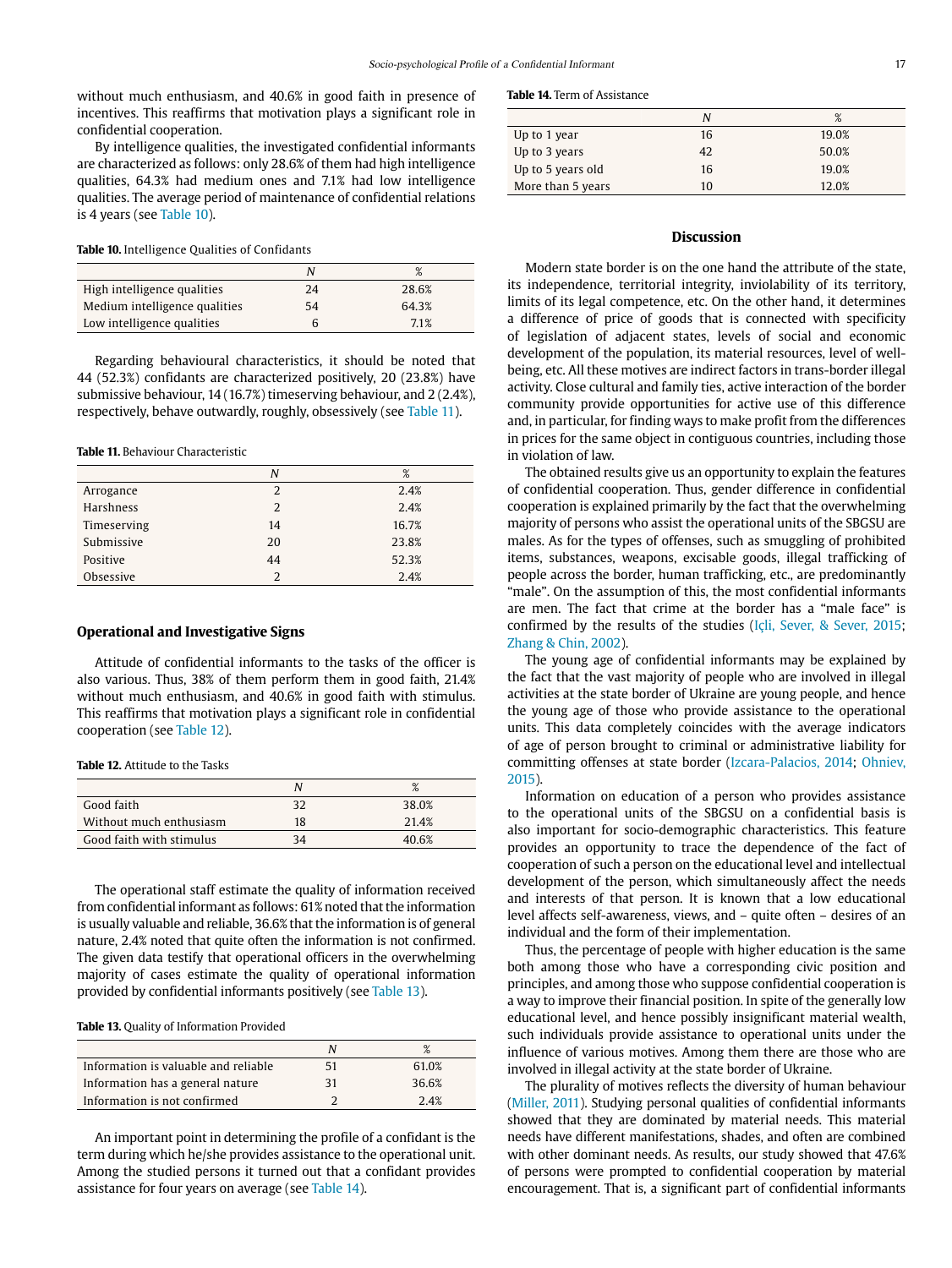wants to receive some benefits, mostly material, for their assistance. Accordingly, among confidential informants for whom material encouragement was the main motive for confidential cooperation there were 9.5% with a higher education, 26.2% had secondary professional education, 7.1% had incomplete higher education, and 4.8% had secondary education. According to the data of the operational staff, 48.8% of them use the motive of material incentives most often, which actually correlates with the above data (see Table 8).

The use of confidants who consider cooperation as a way to enrich sometimes also has a negative effect. For example, in relations, stated in a 2009 report, informants "are paid and/or rewarded based on the amount of information they produce; therefore, these informants are inclined to exaggerate, instigate, and fabricate cases of a 'terrorist' nature" (Stabile, 2014).

It is known that the source of mental and behavioural activity of the person is their needs. This is also important for confidential informants. The need, reflecting in the mind the lack of something necessary for maintaining vital functions of the organism, human personality (Yadov, 1975), is a socio-psychological category, which makes it possible to reveal the strongest motives of a person to certain activities.

Clarifying the nature of the relationship between confidants and operational staff is important. The study of world scientists shows that law enforcement officers are often inclined to justify the illegal actions of their informants. Sometimes the relationship between them is characterized by manipulations and selective use of the information received (Crous, 2009).

As for other indicators, continuous functioning in stressful conditions, as shown by numerous psychological studies (Korolchuk, 2010, 2013), imposes certain imprint on human mentality, contributing to the emergence of various negative phenomena up to mental health disorder. Confidential cooperation is not an exception. In the process of such cooperation undesirable changes in the mentality of the confidential informants, psychological deformation of their personality, are possible.

Intelligence work requires a great nervous strain, which means that the confidential informant must have a strong nervous system in order not to reveal his/her emotions in the course of an extreme situation of intelligence. Psychological studies confirm that no intelligence officer can be quite calm before performing a task (Sokolov, 1974). Using the term intelligence officer, Sokolov (1974) in this case considers an operational staff, but in the vast majority of cases confidant actually performs similar functions, which gives us a reason to confidant him/her as intelligence officer.

The analysis of scientific works of foreign scientists show that 82% of corruption denouncers were subjected to various pressures from the individuals they exposed (Dyck, Morse, & Zingales, 2010). In confidential cooperation, when a person communicates with a criminal, he/she must suppress natural hostility and antipathy, monitor their behaviour constantly, mask their natural emotions; thus, the mental states of the unofficial agent are complex. At this time, the main focus of an operational officer should be on mobilizing them on completing the task, inspiring their confidence in their strength and capabilities (Kozachenko, 2011).

Problems of compatibility between confidential informants and operational officers may also be caused by the attitude of operational staff to confidential informants. It is appropriate to give an example of how the current Ukrainian society evaluates those who assist operational units in the fight against crime on a confidential basis. It is not a secret that in the everyday conversational lexicon such rather negative words, which denote voluntary assistants, as "snitch", "rat", etc., are used. Foreign scholars also point out that the term "denouncer" is often associated with negative labels such as "rat", "whistle-blower" (Natapoff, 2004), "sneaker" (Friman et al., 2004). Miller also writes about the humiliating attitude to the informants (Miller, 2011).

Exploring the problem of "hostility" towards the denouncers, professor Fred Alford believes that the cause of stigma is that people are tribal beings, and they feel a sense of discomfort being near to those who are repulsed from the tribe (Alford, 2001).

Despite the fact that assistance to the operational units on a confidential basis is positive and legally permissible from the point of view of the social value of such activities, the contemporary Ukrainian society perceives it negatively, and that is where the presence of such labels in the lexicon comes from.

It is interesting to trace the difference between the relations with confidential informants of the operational officers of the SBGSU and of the penitentiary bodies and institutions. According to the results of the contact survey, 78% of the interviewed operational officers believe that confidential informants do an important job, so they appreciate such assistance, 22% treat their assistants neutrally. No operational officer admitted that they despise their volunteer assistants. And in the penitentiary institutions and bodies, 11% of the questioned operational officers despise their confidential informants; in other words, they consider them traitors, etc. (Khalymon, 2014).

Informants deserve a negative attitude to themselves, as most of them are criminals, and criminals are enemies (Miller, 2011). Appealing to this thesis, Miller (2011) says that such an attitude to informants is illogical towards people, even when coerced into action, typically perform better when not humiliated.

The lack of perception by the operational staff at the subconscious level of this kind of activity leads to the fact that no favourable psychological contact between the confidential informant and the operational officer is possible, and results of such cooperation will be ineffective. This difference in perception of confidential informant, in our opinion, is explained by the fact that a significant amount of people with negative social orientation is concentrated on detention facilities, and therefore, at the subconscious level, operational officers perceive their assistants from the negative side.

As Kozachenko (2011) states, at the present stage, the confidential cooperation of a person with an operational officer is expressed psychologically in the collision of diverse interests, in the confrontation of the parties. According to him, 61% of operational officers believe that a person's lack of confidence in the operational officer as a representative of a law enforcement agency is one of the essential reasons that hinders cooperation and even leads to refusal to provide information to operational units; 71% of operational officers believe that individuals who are offered a confidential cooperation do not trust the preservation of confidentiality of the source of information. Therefore, communication between an operational worker and a citizen is characterized by emotional saturation, conflict, and continues along with constant occurrence and extinction of various mental conditions. It is worth noting that the data provided by Kozachenko (2011) refers to the confidential cooperation of operational police officers (police), which also has significant differences in comparison to the confidential cooperation with the SBGSU.

An important aspect of confidential cooperation is the psychological compatibility of individuals. It regulates relationships and determines the performance of joint activities. The basis of psychological compatibility is the subjective satisfaction of the person by the results of confidential cooperation. So, psychological incompatibility is often caused by intellectual, ideological, status and role-playing, age, and psychophysiological differences.

It would be logical to argue that the most significant are differences in status and role-playing, though intellectual came out to the fore. In other words, intellectual barriers often arise between operational staff and the confidential informant in professional communication (partners speak "different languages"). But they are the easiest to overcome in comparison with others. Age and psycho-physiological incompatibility cannot be avoided at all (it exists objectively); ideological incompatibility can be neutralized by the deliberate "extension" to the expressed beliefs that is not always possible in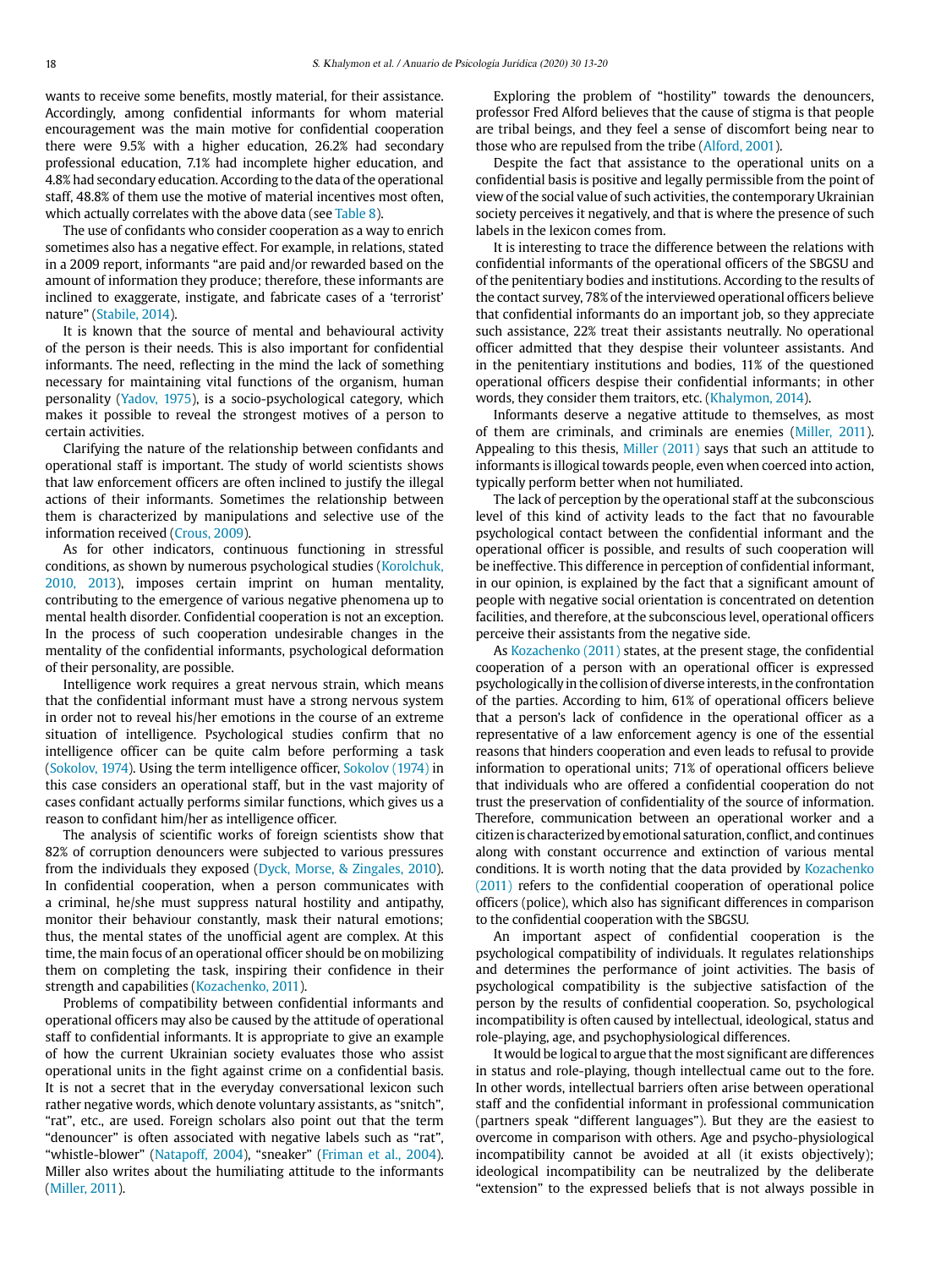operational and investigative work (Kazmirenko, Kondratiev, & Servetskyi, 1997).

The quality of the information provided in the SBGSU is evaluated by so called 4 x 4 method. This method is widely used by the operational units of the SBGSU for the last several years after adoption of the EU law enforcement experience, particularly experience of the Border Guard Service of Poland, to ensure the correct perception of information from confidants.

The 4 x 4 method in practice of the most world law enforcement agencies has already evolved to 5 x 5 x 5 evaluation system (Osborn, 2012). We consider it useful to introduce the 5 x 5 x 5 method in the operations of the operational divisions of the SBGSU. Its implementation, in our opinion, will contribute to a more qualitative assessment of the information received from informants.

If you apply to the explanation of the average time of confidential cooperation, it should be noted that all informants are temporary and duration of the cooperation is short, which requires constant updating. This is also due to the constant danger of the criminal environment (Miller, 2011).

Operational units should seek informants with certain skills and intelligence capabilities to perform specific tasks – the priority of such work should be directed at reducing crime (Crous, 2009).

# **Conclusion**

Results of the research showed that insufficient attention is being paid to the study of the identity of the confidential informant in scientific literature. The above mentioned confirms the relevance of the research, and the results can be an output for further comprehensive monographs dedicated to the study of social and psychological features of individuals who provide assistance to operational units in the fight against crime.

Based on the analysis of results of the survey of operational officers, who have an experience of cooperation with confidential informants, characteristic features, inherent to the confidential informants of the SBGSU were identified and generalized and, consequently, a typical socio-psychological profile of a person who provides assistance to the operational units of the SBGSU in the fight against crime on a confidential basis is worked out. Mostly, it is a male and young – from 18 to 35 years old. This person has a higher or incomplete higher education, a "constructive" view of life and is estimated by an operational officer positively. The main type of temperament of this person is sanguine. The main motive for confidential cooperation is receiving material benefits. This person is mainly characterized as a "conscientious" assistant and preferably has high intellectual capabilities.

The typical socio-psychological profile of a person who provides assistance to the operational units on a confidential basis, formed in course of the research, allows comparing informers with corruption denouncers, whose characteristics are presented in scientific works of foreign scientists. So, according to the psychotherapist Luskin, such typical features for corruption denouncers are inherent: they are guided by altruism, try to overcome uncertainty through demonstration of awareness, as a rule, they are moralists, who become obsessed with their personal faith, have a tendency to rely on moral theories that emphasize the rights, are strong and strongwilled, uncompromising, ready to go against social conditions, and have their own view of life (Luskin, 2011). That is, when we speak about denouncers, psychic and psychological qualities are important, but not the opinions, beliefs, or material interest. The differences in the characteristics of corruption denouncers, given by Luskin (2011), and of the informers, who provide assistance to the operational units of the SBGSU, are explained primarily by the fact that informers cooperate with operational units on a confidential basis (secretly) and their activities touch on a wider range of issues, than of the denouncers.

Thus, the above elements of the socio-psychological profile of a person who provides assistance to operational units on a confidential basis (confidential informant) will help operational personnel with insufficient experience of operational activity to form an idea about the contingent of persons from whom it is expedient to obtain the most qualitative sources of information (confidential informants) in the field of counteracting crime, and to estimate the reliability of information provided by them. In addition, utilizing a typical profile of such persons will facilitate the establishment of trust relationships with them, not only by law enforcement officers, but also by investigative units in the criminal investigations and in the adoption of procedural decisions.

#### **Conflict of Interest**

The authors of this article declare no conflict of interest.

## **References**

- Aleksandrov, D. O., Kazmirenko, L. I., Yukhnovets, H. O., Okhrimenko, I. M., & Irkhin, Y. B. (2007). Psykholohichne zabezpechennia operatyvno sluzhbovoi diialnosti pratsivnykiv militsii [Psychological support of operational and service activities of police officers]. Psykholohichna pidtrymka operatyvno-sluzhbovoi diialnosti kryminalnoi militsii [Psychological support of operational and service activities of the criminal militia]. Part 6.
- Alford, F. C. (2001). Whistle-blowers: Broken lives and organizational power. New York, NY: Cornell University Press.
- Berezin, F. B., Miroshnikov, M. P., & Rozhanets R. V. (1976). Metodika mnogostoronnego issledovaniya lichnosti v klinicheskoy meditsyne i psikhogigiyine [Methodology for multiparty investigation of a person in clinical medicine and psychohygiene)]. Moscow, Russia: Meditsina.
- Biliaiev, V. O. (2009). Aktualni problemy konfidentsiinoho spivrobitnytstva v operatyvno-rozshukovii diialnosti [Topical issues of confidential cooperation in operational and search activities]. Krymskyi yurydychnyi visnyk [Crimean Legal Bulletin], 5, 40-45.
- Crous, C. J. (2009). Human Intelligence Sources: Challenges in Policy Development. Security Challenges, 5(3), 117-127.
- Crous, C. J. (2012). Tasking & coordination: Effective decision making or blind men feeling an elephant. Journal of the Australian Institute of Professional Intelligence Officers (AIPIO), 20(1), 3-16.
- Didenko, O. I. (2007). Teoretychni ta metodychni zasady skladannia portreta osoby, yaka stanovyt operatyvnosluzhbovyi interes [Theoretical and methodological foundations for formation of psychological portrait of a person of operational and service interest] (candidate's thesis). Kyiv: Kyivskyi natsionalnyi universytet vnutrishnikh sprav. Retrieved from [https://mydisser.com/](https://mydisser.com/en/catalog/view/252/258/18269.html) [en/catalog/view/252/258/18269.html](https://mydisser.com/en/catalog/view/252/258/18269.html)
- Dyck, A., Morse, A., & Zingales, L. (2010). Who blows the whistle on corporate fraud? Journal of Finance, 65, 2213-2253. [https://doi.](https://doi.org/10.1111/j.1540-6261.2010.01614.x) [org/10.1111/j.1540-6261.2010.01614.x](https://doi.org/10.1111/j.1540-6261.2010.01614.x)
- Fitzgerald, D. (2015). Informants, cooperating witnesses, and undercover investigations. A practical guide to law, policy, and procedure  $(2^{nd}$ ed.). Boca Raton, FL: CRC Press-Taylor & Francis Group. [https://doi.](https://doi.org/10.1201/b17600
) [org/10.1201/b17600](https://doi.org/10.1201/b17600
)
- Friman, P. C., Woods, D. W., Freeman, K. A., Gilman, R., Short, M., McGrath, A. M, & Handwerk, M. L. (2004). Relationships between tattling, likeability, and social classification: A preliminary investigation of adolescents in residential care. Behaviour Modification, 28, 331- 348. https://doi.org/10.1177/0145445503258985
- Grebelskiy, V. D. (1982). V podderzhku vazhnogo napravleniya teorii i praktiki ORD [In support of important direction of theory and practice of operational and search activities]. Biulleten VNII MVD SSSR ORR [Bulletin of the All-Russian Research Institute of the Ministry of the Interior of the USSR of OSA - operational and search activities], 120, 73-77. Retrieved from <http://www.jstor.org/stable/10.7591/j.ctt1jktrt5>
- Içli, T. G., Sever, H., & Sever, M. A. (2015). Survey study on the profile of human smugglers in Turkey. Advances in Applied Sociology, 5, 1-12. https://doi.org/10.4236/aasoci.2015.51001
- Izcara-Palacios, S. P. (2014). El oficio de agente facilitador del cruce fronterizo. Papeles de Poblacion, 82, 81-112.
- Kazmirenko, L. I., Kondratiev, Y. Y., Servetskyi, I. V. et al. (1997). Psykholohiia dovirchykh vidnosyn v operatyvno-rozshukovii diialnosti: navch. posib [Psychology of trust relations in operational and search activities: study guide]. Kyiv.
- Khalymon, S. I. (2014). Teoriia ta praktyka konfidentsiinoho spivrobitnytstva v orhanakh i ustanovakh vykonannia pokaran [Theory and practice of confidential cooperation in penitentiary bodies and institutions]. Monograph. Kyiv: Tsentr navch.-nauk. ta nauk.-prakt. vyd. NA SB Ukrainy.